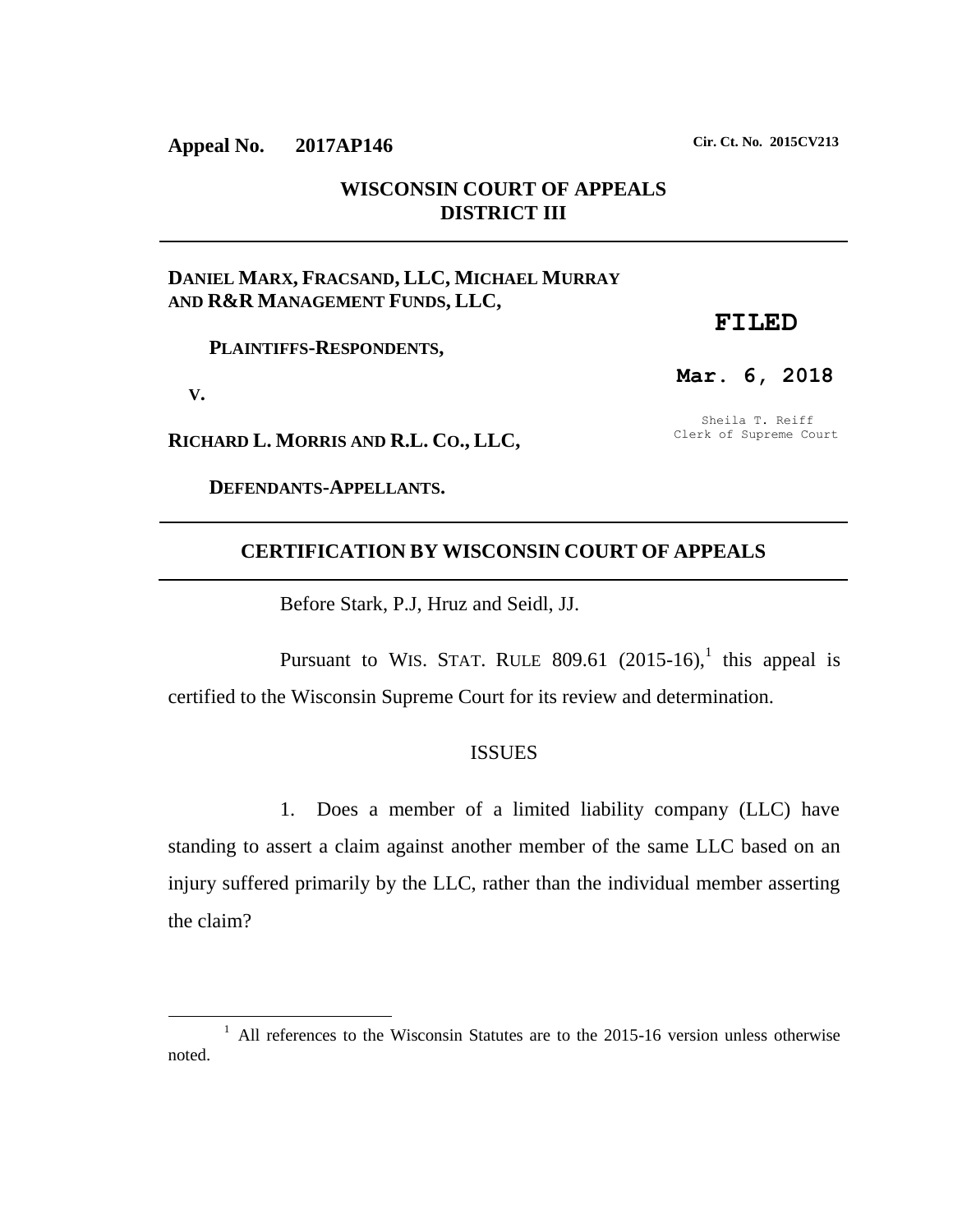2. Does the Wisconsin Limited Liability Company Law, WIS. STAT. ch. 183, preempt common law claims by one member of an LLC against another member based on the second member's alleged self-dealing?

### BACKGROUND

This appeal involves a dispute between three members of North Star Sand, LLC—Daniel Marx, Michael Murray, and Richard Morris.<sup>2</sup> The factual background giving rise to Marx and Murray's lawsuit is somewhat complex. However, for purposes of this certification, what matters is that Marx and Murray contend Morris engaged in self-dealing in a transaction in which one of North Star's subsidiaries, Westar Proppants, LLC, was sold to DSJ Holdings, LLC, an entity partially owned by Morris.

Marx and Murray's amended complaint asserted multiple claims against Morris, all based on his alleged self-dealing in connection with the Westar transaction. Marx and Murray asserted claims only on behalf of themselves and their own LLCs; they did not assert any claims on North Star's behalf. First, Marx and Murray asserted that Morris violated WIS. STAT. § 183.0402 by "willfully fail[ing] to deal fairly" with them and "deriv[ing] an improper personal profit."<sup>3</sup>

 $\overline{a}$ 

 $2$  In actuality, Marx, Murray, Morris, and three other individuals each formed their own LLCs, which, in turn, owned membership units in North Star. However, for simplicity's sake, and following the parties' lead, we refer to the individuals involved with North Star by name, rather than referring to their respective LLCs.

<sup>&</sup>lt;sup>3</sup> WISCONSIN STAT. § 183.0402, entitled "Duties of managers and members," states:

Unless otherwise provided in an operating agreement:

<sup>(1)</sup> No member or manager shall act or fail to act in a manner that constitutes any of the following: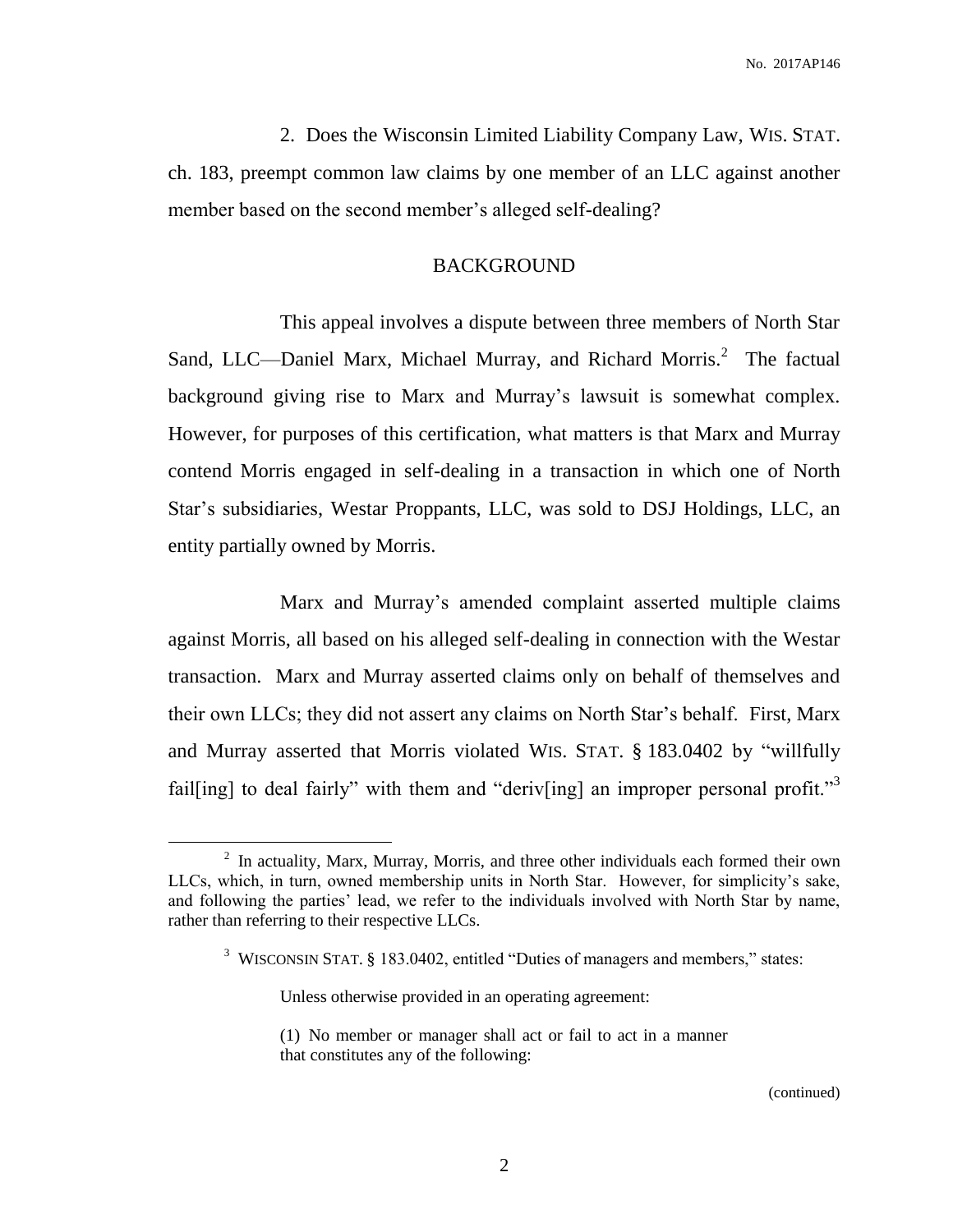Second, Marx and Murray alleged Morris breached common law fiduciary duties that he owed them as a member of North Star. Third and fourth, Marx and Murray asserted common law claims against Morris for unjust enrichment and breach of the implied covenant of good faith and fair dealing. $4$ 

> (a) A willful failure to deal fairly with the limited liability company or its members in connection with a matter in which the member or manager has a material conflict of interest.

> (b) A violation of criminal law, unless the member or manager had reasonable cause to believe that the person's conduct was lawful or no reasonable cause to believe that the conduct was unlawful.

> (c) A transaction from which the member or manager derived an improper personal profit.

(d) Willful misconduct.

 $\overline{a}$ 

(2) Every member and manager shall account to the limited liability company and hold as trustee for it any improper personal profit derived by that member or manager without the consent of a majority of the disinterested members or managers, or other persons participating in the management of the limited liability company, from any of the following:

(a) A transaction connected with the organization, conduct or winding up of the limited liability company.

(b) A use by a member or manager of the property of a limited liability company, including confidential or proprietary information or other matters entrusted to the person as a result of the person's status as member or manager.

(3) An operating agreement may impose duties on its members and managers that are in addition to those provided under sub. (1).

<sup>4</sup> Marx and Murray also asserted, in a separate claim, that Morris breached fiduciary duties he owed them "[a]s acting legal counsel" for North Star. That claim is not relevant to the issues discussed in this certification, which pertain solely to Marx and Murray's claims against Morris in his capacity as a member of North Star.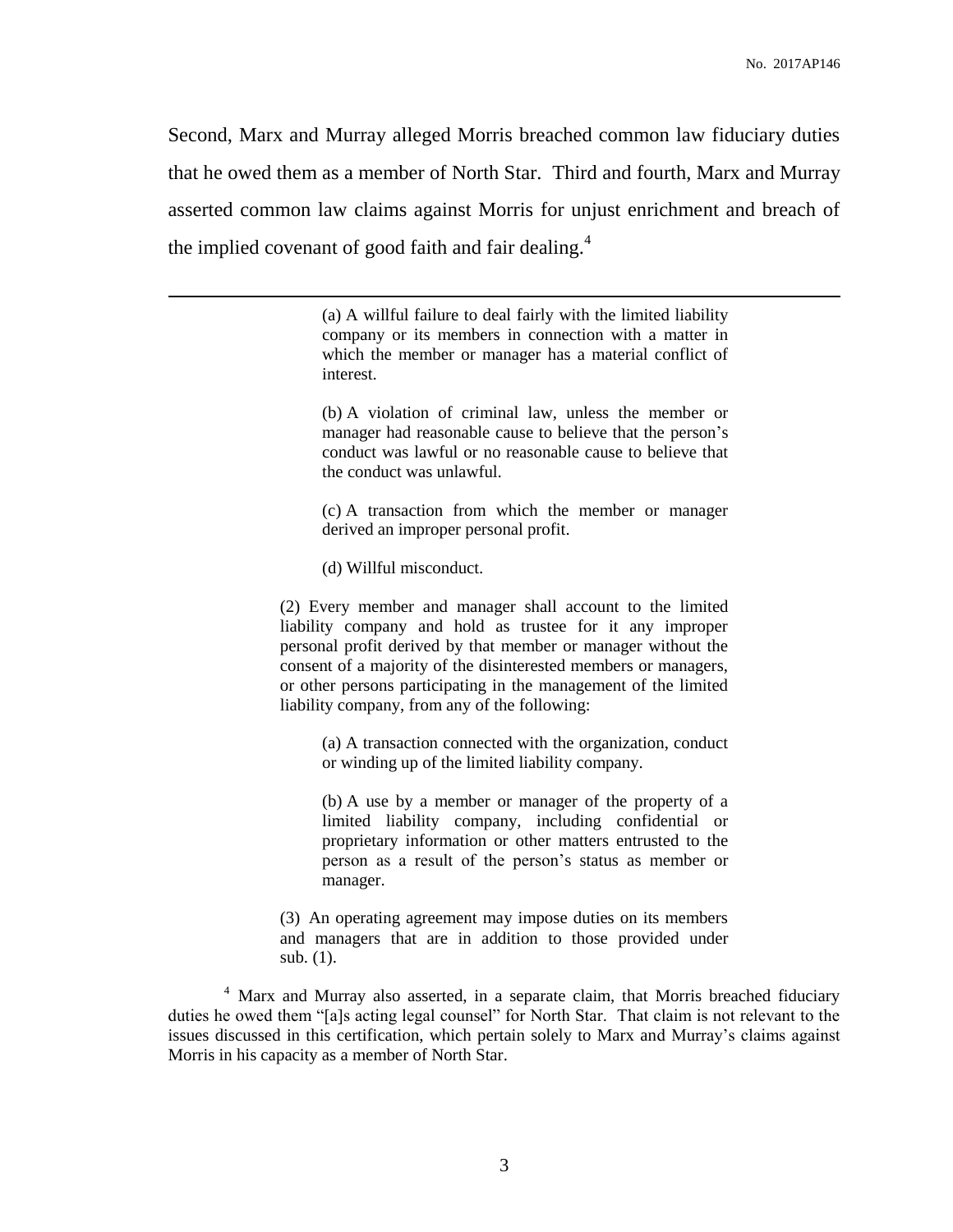No. 2017AP146

Morris moved for summary judgment on several grounds. As relevant here, Morris argued Marx and Murray's claims "belong[ed] to North Star" and therefore could not "be asserted directly by its individual members." Morris also argued WIS. STAT. ch. 183 preempted Marx and Murray's common law claims for breach of fiduciary duty, unjust enrichment, and breach of the implied covenant of good faith and fair dealing.

The circuit court issued a written order denying Morris's summary judgment motion. The court rejected Morris's argument that Marx and Murray's claims actually belonged to North Star, reasoning: (1) that argument relied entirely on federal district court decisions and Wisconsin cases involving corporations, rather than LLCs; and (2) the "plain language" of WIS. STAT. § 183.0402(1) indicated "that managers and members have duties to other members," and Marx and Murray were "entitled to their day in court to present their evidence" as to whether Morris violated those duties. The court also rejected Morris's argument that WIS. STAT. ch. 183 preempted Marx and Murray's common law claims, noting Morris had not cited any binding authority in support of that proposition.

Morris petitioned this court for leave to appeal the circuit court's nonfinal order denying his summary judgment motion, and we granted his petition.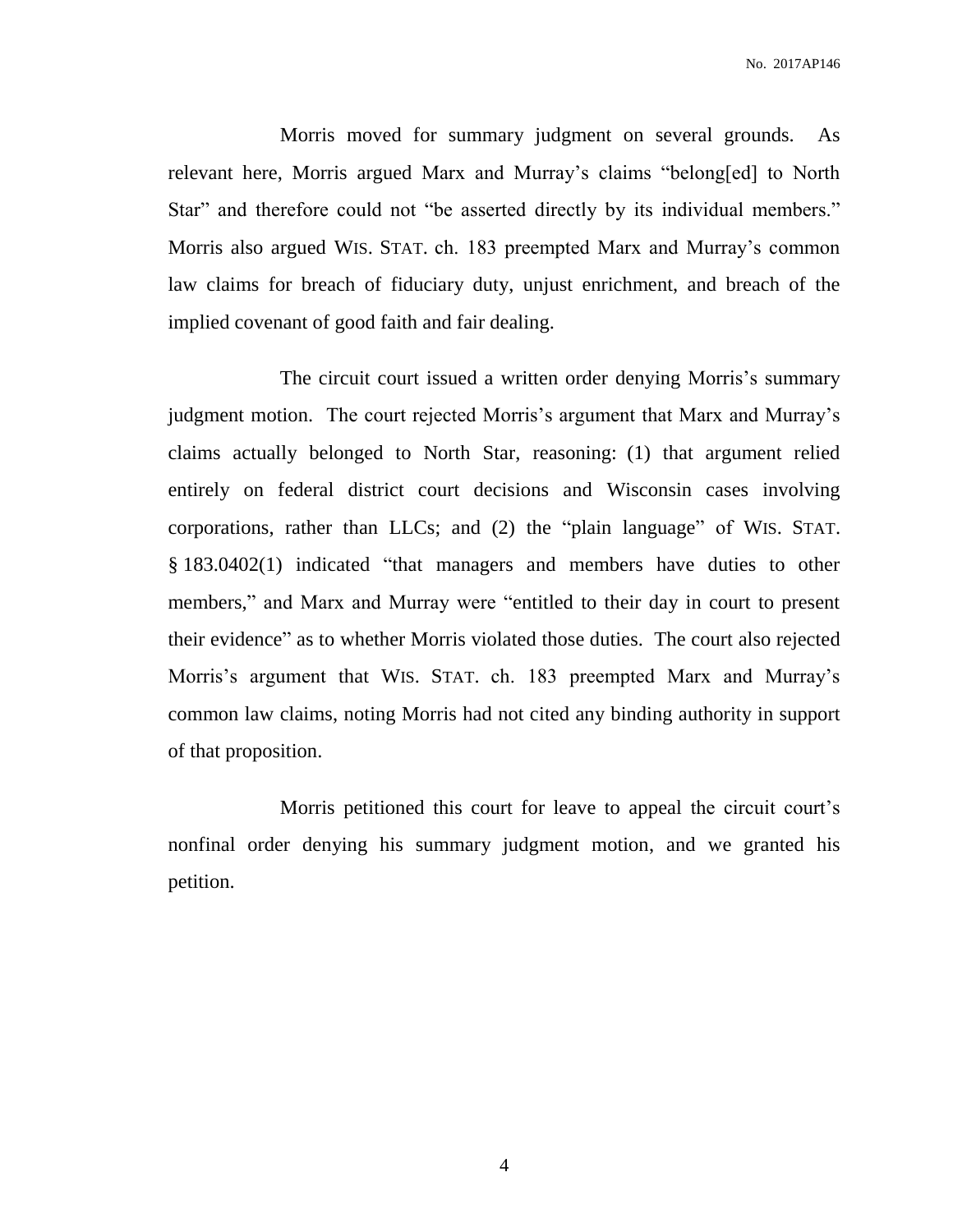#### DISCUSSION

*I. Issue #1: Does an LLC member have standing to assert claims against another member based on injuries sustained primarily by the LLC?*

An LLC is "a distinct business entity that adopts and combines features of both partnership and corporate forms." *Gottsacker v. Monnier*, 2005 WI 69, ¶14, 281 Wis. 2d 361, 697 N.W.2d 436.

> From the partnership form, the LLC borrows characteristics of informality of organization and operation, internal governance by contract, direct participation by members in the company, and no taxation at the entity level. From the corporate form, the LLC borrows the characteristic of protection of members from investor-level liability. Flexible in nature, the LLC allows direct involvement and control by its members yet also permits a corporate representative form of governance if the entity elects to be governed by managers.

*Id.*, ¶15 (citations omitted). The Wisconsin legislature enacted WIS. STAT. ch. 183—permitting the formation of LLCs in this state—in 1993. *Gottsacker*, 281 Wis. 2d 361, 18. The "overriding goal" of ch. 183 was to "create a business" entity providing limited liability, flow-through taxation, and simplicity." *Gottsacker*, 281 Wis. 2d 361, ¶19 (quoted source omitted). The law's drafters "hoped that the LLC would provide an inexpensive vehicle that did not require legal counsel at every step." *Id.*

Seizing on the LLC's similarities to the corporate form, Morris argues we should apply principles of derivative standing from corporate law to LLCs. As a result, he urges us to conclude that an LLC member lacks standing to assert a claim against another member when that claim is premised on injuries primarily to the LLC, rather than to the individual member attempting to bring the claim.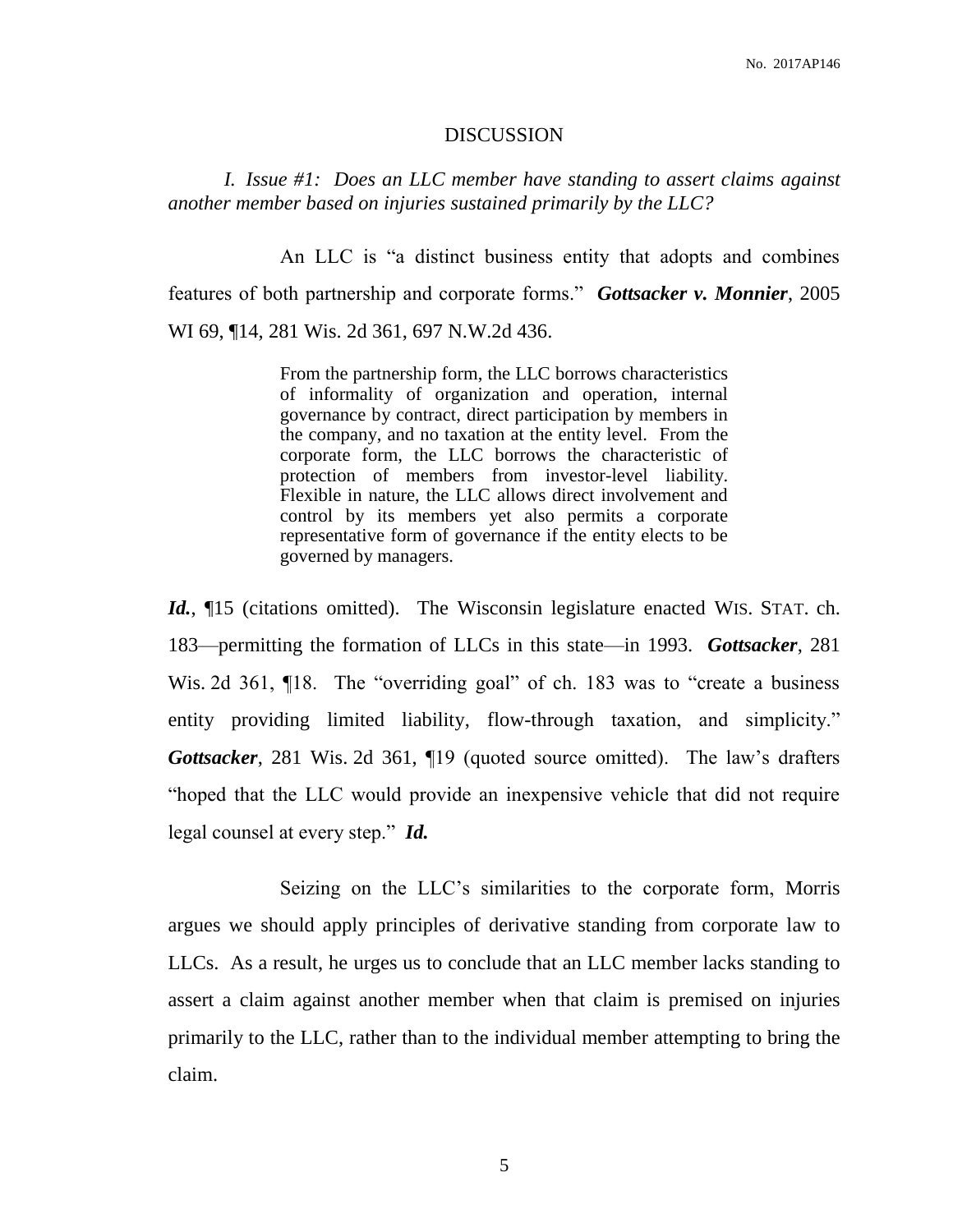Wisconsin courts have consistently held that individual shareholders of a corporation lack standing to assert legal claims on their own behalf that, in actuality, belong to the corporation. For instance, in *Rose v. Schantz*, 56 Wis. 2d 222, 223-24, 201 N.W.2d 593 (1972), a minority shareholder sued a corporation's directors, alleging they had breached their fiduciary duties. The shareholder asserted both a derivative claim on behalf of the corporation and an individual claim on his own behalf. *Id.* at 223.

The Wisconsin Supreme Court concluded the circuit court erred by

failing to dismiss the shareholder's individual claim, explaining:

It is true the fiduciary duty of a director is owed to the individual stockholders as well as to the corporation. Directors in this state may not use their position of trust to further their private interests. Thus, where some individual right of a stockholder is being impaired by the improper acts of a director, the stockholder can bring a direct suit on his own behalf because it is his individual right that is being violated.

However, it is also true in this state that: "Rights of action accruing to a corporation belong to the corporation, and an action at law or in equity, cannot be maintained by the members as individuals...."

*Id.* at 228-29 (footnotes omitted). The court concluded that, in the case before it, "the primary injury set forth is to the corporation, not the individual stockholder bringing the suit." *Id.* at 229. The court further explained:

> That such primary and direct injury to a corporation may have a subsequent impact on the value of the stockholders' shares is clear, but that is not enough to create a right to bring a direct, rather than derivative, action. Where the injury to the corporation is the primary injury, and any injury to stockholders secondary, it is the derivative action alone that can be brought and maintained.

Id. (footnotes omitted).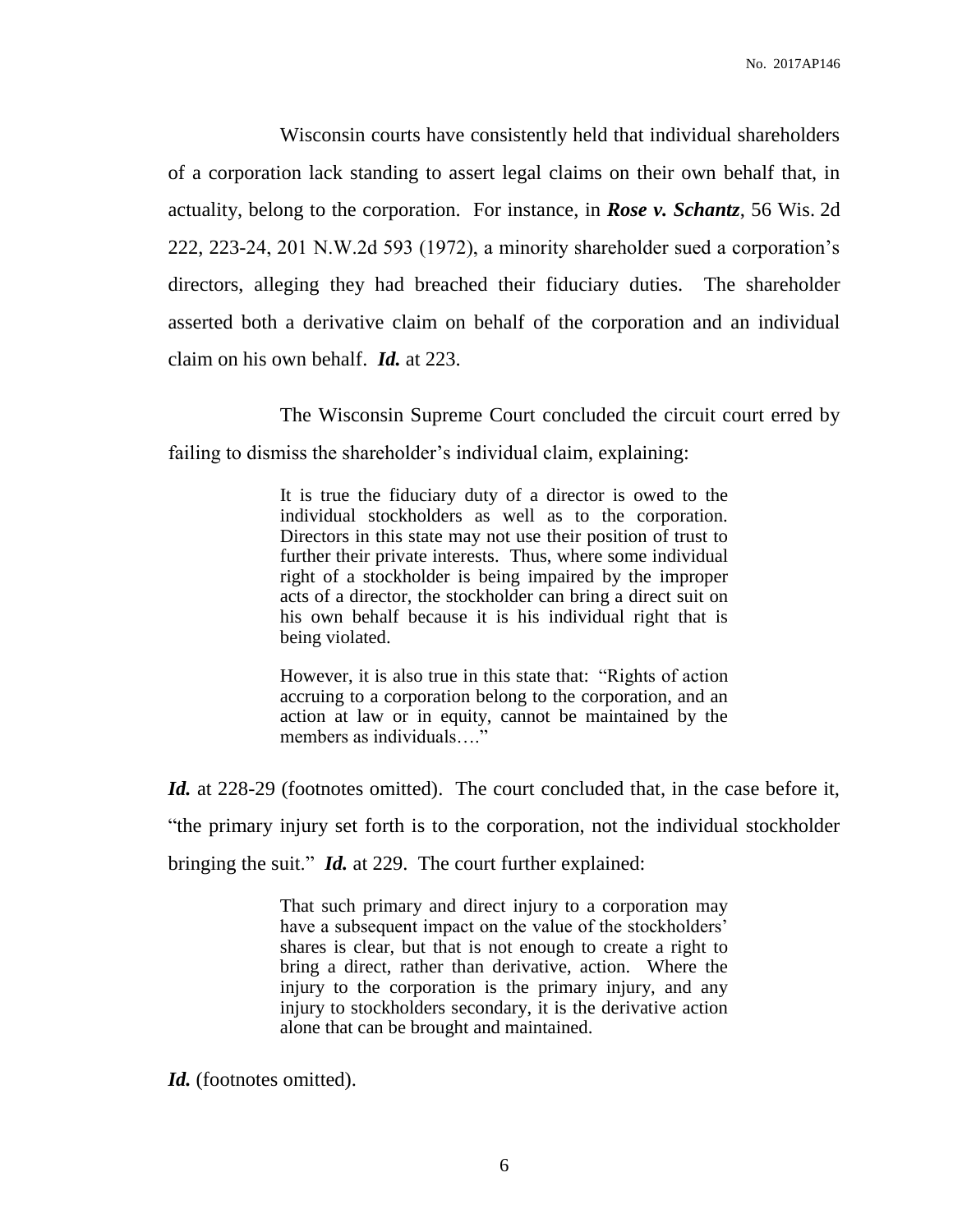More recently, the supreme court relied on *Rose*'s holding in *Notz v. Everett Smith Group, Ltd.*, 2009 WI 30, 316 Wis. 2d 640, 764 N.W.2d 904. In *Notz*, a corporation's minority shareholder filed suit against the majority shareholder asserting, among other things, an individual claim for breach of fiduciary duty. *Id.*, ¶10. In addressing whether that individual claim could proceed, the supreme court stated that under *Rose*, the analysis "centers on a determination of whether the primary injury is to the corporation or the shareholder." *Id.*, ¶23. The court explained an injury is primarily to an individual shareholder when it "affects a shareholder's rights in a manner distinct from the effect upon other shareholders." *Id.* (quoting *Jorgensen v. Water Works, Inc.*, 2001 WI App 135, ¶16, 246 Wis. 2d 614, 630 N.W.2d 230).

*Rose* and *Notz* stand for the proposition that a corporate shareholder may not bring claims in his or her individual name based on conduct that primarily injured the corporation. Instead, in order to bring an individual claim, the shareholder must show that he or she suffered some unique injury distinct from that sustained by the corporation or other shareholders. Morris argues the same rule should apply to members of LLCs. He contends that, in the instant case, Marx and Murray lack standing because they cannot demonstrate they sustained any unique injury as a result of Morris's alleged self-dealing.

Assuming the principles set forth in *Rose* and *Notz* apply to LLCs as well as corporations, we are inclined to agree with Morris that Marx and Murray have failed to demonstrate they sustained a unique injury as a result of Morris's conduct. In describing the "individual injury" they allegedly sustained, Marx and Murray assert that, before North Star's members voted on Westar's sale to DSJ, Morris stated any North Star member could participate in DSJ. Marx and Murray contend they wanted to participate in DSJ, but North Star's other members (Morris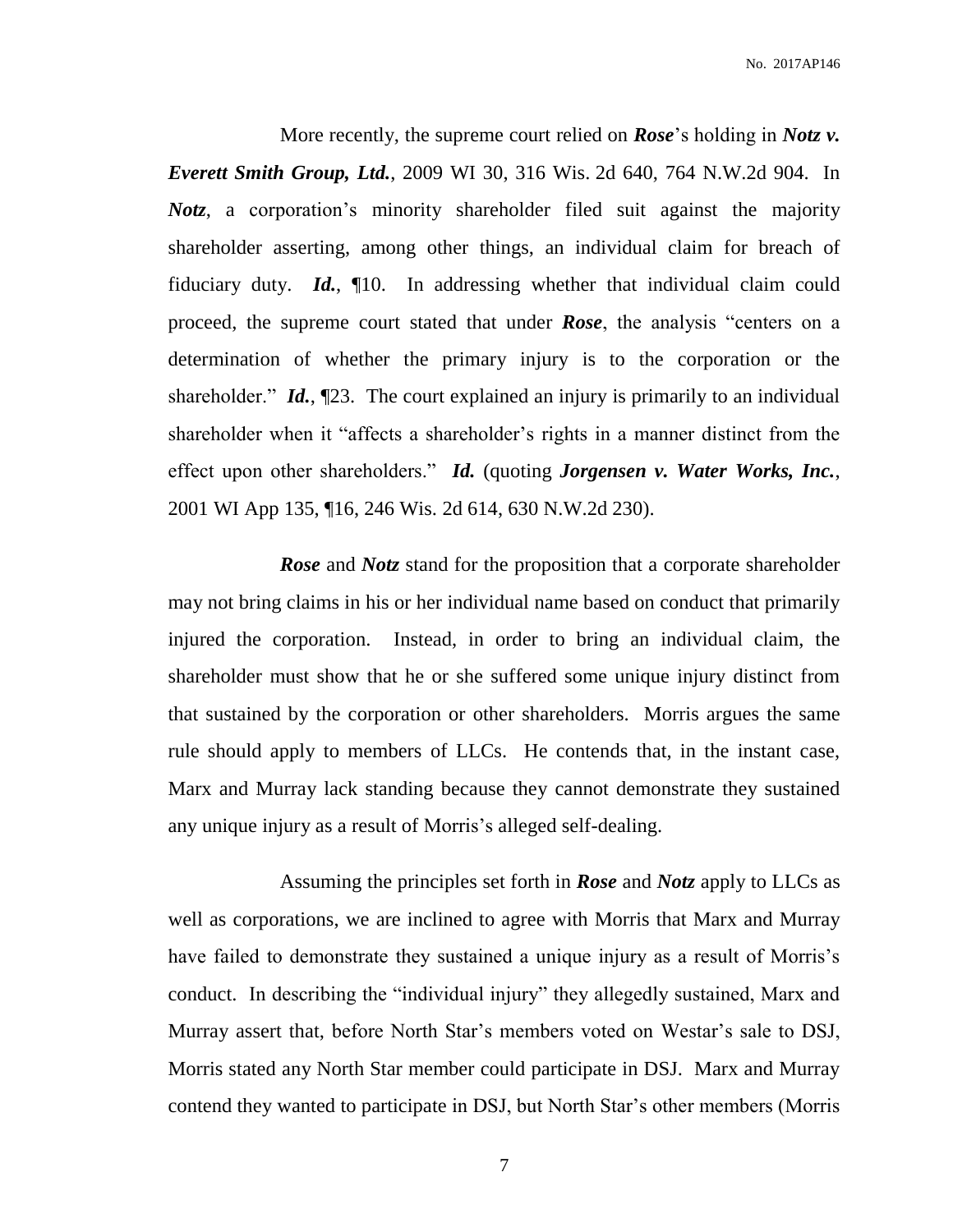No. 2017AP146

excluded) did not. They further contend that, following the sale, Morris reneged on his promise and refused to let Marx and Murray join DSJ, although he did offer to let one of North Star's other members join that venture. Marx and Murray assert that, by preventing them from taking an interest in DSJ, Morris ensured he would pocket a higher percentage of the proceeds when Westar's assets were later sold. Marx and Murray contend Morris's conduct in that regard "affected them in a distinct way compared to the other [North Star] members because they—unlike the other members—wanted the chance to realize fruits of the work they put into Westar."

As the preceding paragraph indicates, Marx and Murray apparently believe Morris injured them individually by promising that they could become members of DSJ as an inducement to sell Westar to that entity, but then reneging on that promise. However, given that Marx and Murray ultimately voted against the sale, they cannot demonstrate that they relied on Morris's promise. Moreover, Marx and Murray do not cite any evidence indicating that any of the other North Star members who voted in favor of the sale would have instead voted against it absent Morris's representation that Marx and Murray could later become members. In other words, Marx and Murray have not cited any evidence to show that Morris's allegedly wrongful conduct was the cause of any individual injury they sustained.

Marx and Murray may also intend to suggest they were harmed by procedural irregularities regarding a telephonic meeting during which North Star's members voted to sell Westar to DSJ. At various points in their appellate brief, Marx and Murray argue they did not receive proper notice that a sale of Westar to DSJ would be discussed during that meeting, and they also question whether all of the members who voted in favor of the sale were disinterested. These assertions,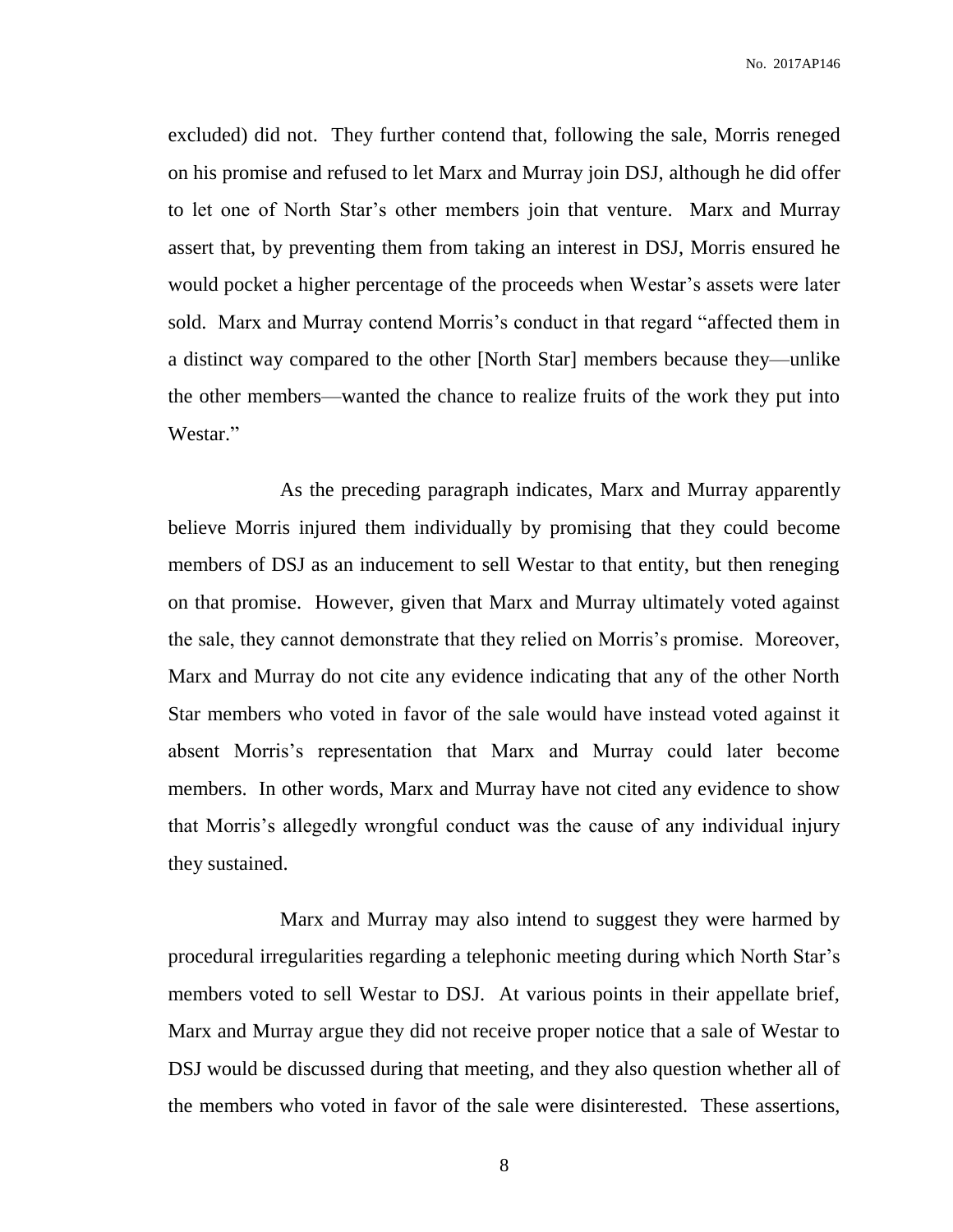however, fail to demonstrate any unique harm to Marx and Murray, as opposed to any other member of North Star

We therefore believe the record in this case indicates that Marx and Murray have not sustained any individual injury as a result of Morris's alleged self-dealing. The question therefore becomes whether Morris is correct that, based on corporate law principles, Marx and Murray were required to demonstrate individual injuries in order to assert individual claims against him, as opposed to derivative claims on behalf of the LLC. This is an issue of first impression in Wisconsin, and, as a result, Morris does not cite any binding authority supporting his position.

On the other hand, however, Marx and Murray do not cite any binding authority conclusively rejecting Morris's position. Instead, they note that, in *Gottsacker*, the plaintiff—a member of an LLC—asserted both an individual claim against the LLC's other members and a derivative claim on behalf of the LLC. *See Gottsacker*, 281 Wis. 2d 361, ¶46 (Roggensack, J., concurring). They then assert that, when addressing the issues raised in *Gottsacker*, the Wisconsin Supreme Court "never questioned the validity of the individual claim." Be that as it may, there is no indication that the defendants in *Gottsacker* ever argued the plaintiff lacked standing to assert an individual claim. Under these circumstances, we do not view *Gottsacker* as definitively foreclosing Morris's argument that an LLC member must allege some individual injury in order to assert claims on his or her own behalf against other members of the same LLC.

Marx and Murray nonetheless urge us to reject Morris's corporate law argument because LLC members "have duties to each other" under WIS. STAT. § 183.0402. Marx and Murray contend those duties "are a reflection of the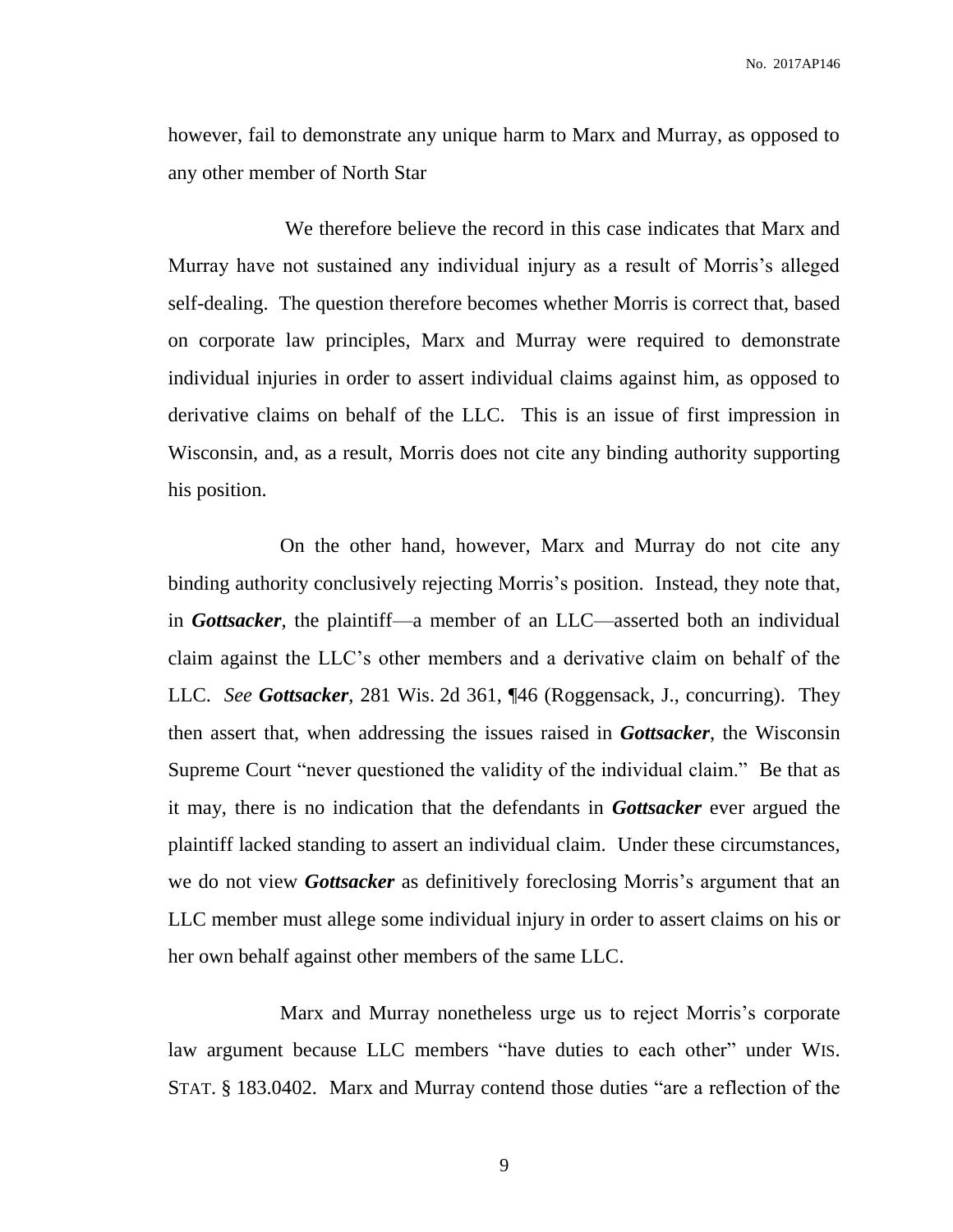LLC's partnership qualities." Citing *Century Capital Group v. Barthels*, 196 Wis. 2d 806, 539 N.W.2d 691 (Ct. App. 1995), Marx and Murray argue individual claims between partners "are, in fact, common."

In essence, Marx and Murray contend LLCs should be treated more like partnerships than corporations for purposes of determining whether individual members have standing to assert claims against other members. This position finds some support in a recent article concerning the fiduciary duties owed by members and managers of Wisconsin LLCs. *See* Joseph Boucher & Andrew Kramer, *Fiduciary Duties of LLC Members and Managers*, WIS. LAW., Jan. 2018, at 30. According to the article, the committee that drafted WIS. STAT. ch. 183 in the early 1990s

> sought to ensure limited liability and partnership income tax treatment following the Wyoming pattern. This meant using partnership law principles, not corporate principles. *Thus, to determine some of the key principles of Wisconsin LLC law, one needs to refer to Wisconsin partnership law at the time.* This means that the existing partnership entity legal principles were the fundamental underlying premises for the original Wisconsin LLC law passed in 1993.

*Id.* at 31-32 (emphasis added).

The above excerpt supports Marx and Murray's assertion that we should look to partnership law, rather than corporate law, to inform our understanding of the circumstances in which LLC members can bring claims against each other. Even partnership law, however, does not appear to provide a definitive answer to this question. The parties do not cite any authority clearly indicating whether a partner has standing to bring a claim against another partner that is based on injuries primarily to the partnership, rather than to the partner attempting to bring the claim. Neither *Century Capital Group*, which Marx and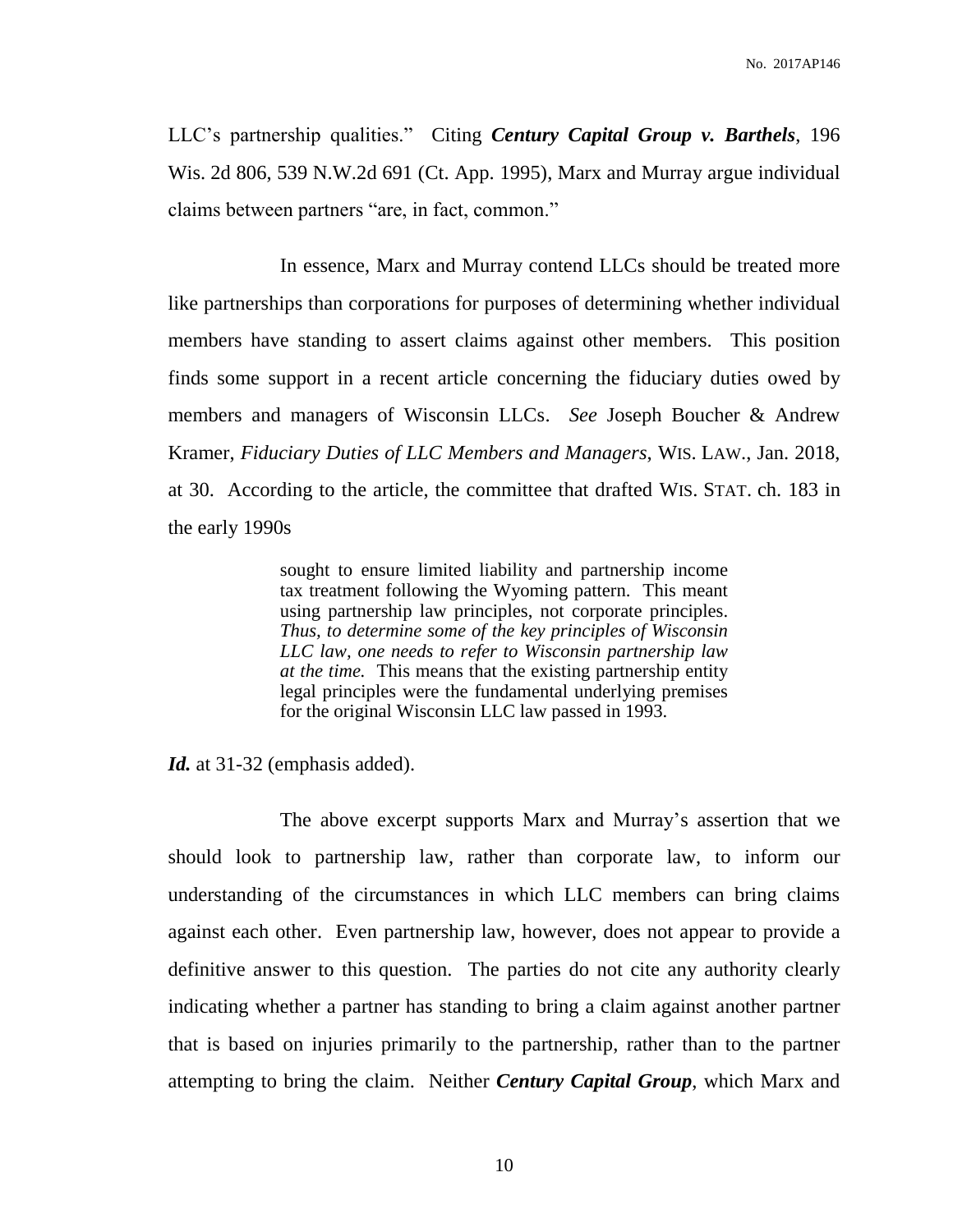Murray cite, nor *Hauer v. Bankers Trust New York Corp.*, 65 F.R.D. 1 (E.D. Wis. 1974), which Morris relies upon, addressed that issue.

As further support for his argument that Marx and Murray lack standing to assert claims against him, Morris relies on a federal district court opinion—*Price v. Smith*, 842 F. Supp. 2d 1111 (E.D. Wis. 2012). In *Price*, Sarah Price and Chris Smith were members of Bluemark Productions, LLC. *Id.* at 1112. In 2011, Price filed suit against Smith in Wisconsin state court, asserting both individual claims and derivative claims on behalf of Bluemark. *Id.* at 1112-13. On Smith's motion, the case was removed to federal court based on diversity jurisdiction. *Id.* at 1113. Price then moved to remand, citing a lack of complete diversity between the parties based on the fact that Smith was a Wisconsin citizen and Bluemark was a Wisconsin LLC. *Id.* In response, Smith argued Bluemark "should be dismissed as a plaintiff because Price's derivative claims on behalf of Bluemark are really direct (individual) claims and thus Bluemark's presence in the case is superfluous and only designed to block Smith's ability to remove the case." *Id.* at 1114.

The district court rejected Smith's argument that Price was actually asserting only individual claims. The court cited WIS. STAT. § 183.0608(1), which states, "[A] member or manager who votes for or assents to a distribution in violation of s. 183.0607 or of an operating agreement is personally liable to the limited liability company for the amount of the distribution that exceeds what could have been distributed without violating s. 183.0607 or the operating agreement." *See Price*, 842 F. Supp. 2d at 1115. The court also cited WIS. STAT. § 183.0402(2), the statute at issue in this case, noting that statute requires each member or manager to account *to the LLC* for any improper personal profit. *Price*, 842 F. Supp. 2d at 1115. Based on these two statutes, the court stated,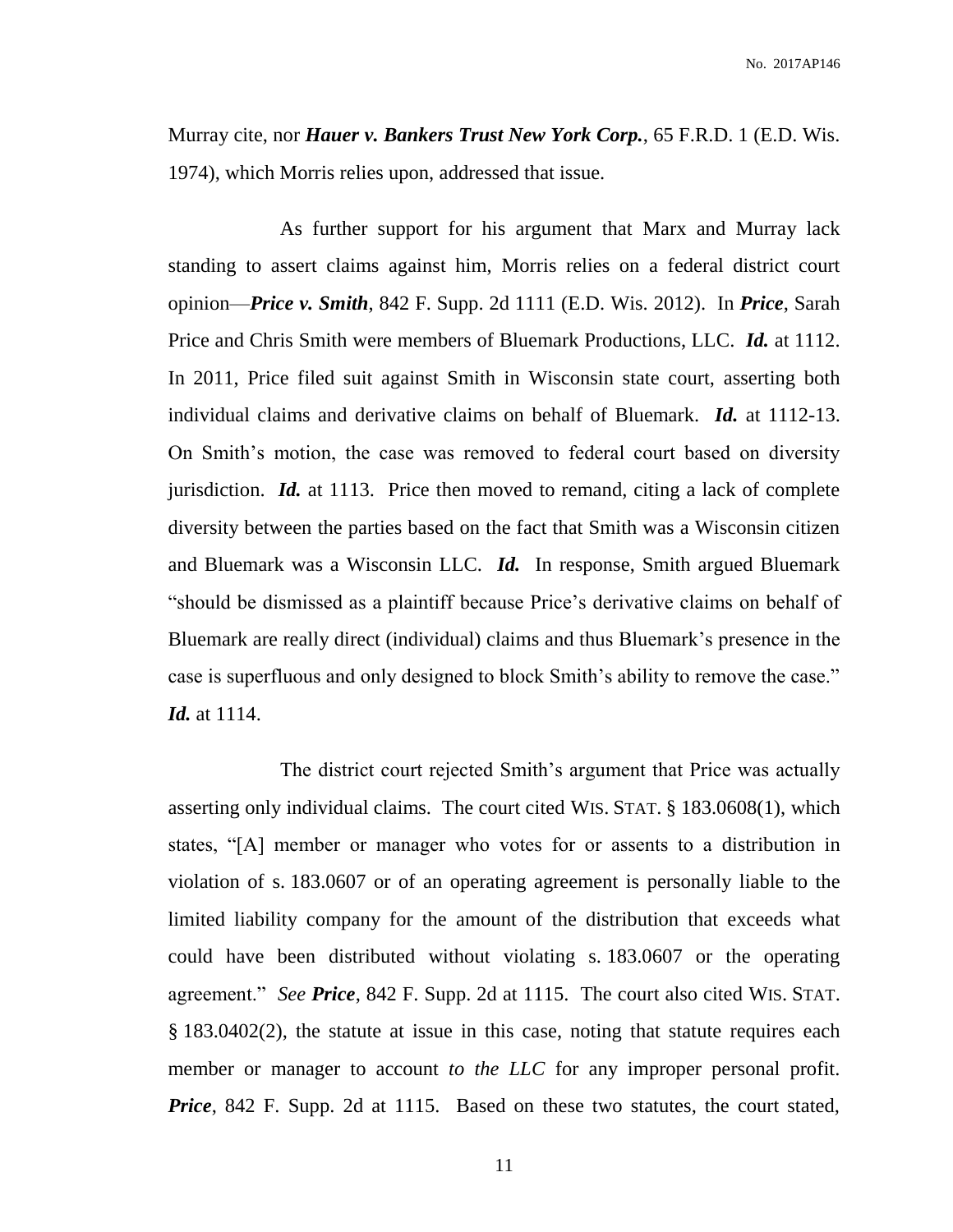No. 2017AP146

"Thus, under relevant Wisconsin law, it is clear that the duty to refrain from selfdealing is owed to the LLC as an entity and that the remedies relating [to] improper personal profits or allegedly wrongful distributions are vested in the LLC, not its individual members." *Id.*

Notably, *Price* did not rely on corporate law principles in order to conclude that a claim premised on an LLC member's alleged self-dealing belongs to the LLC, rather than to its individual members. Instead, *Price* relied on WIS. STAT. ch. 183 to reach that conclusion. *Price* therefore does not support Morris's expansive argument that, based on corporate law principles, all of Marx and Murray's claims against Morris in his capacity as a member of North Star should have been dismissed. Nonetheless, *Price* does appear to support a more limited conclusion that, at the very least, Marx and Murray's WIS. STAT. § 183.0402 claim belongs to North Star, not to Marx and Murray individually. However, as a federal district court decision, *Price* is not binding authority. *See State v. Wood*, 2010 WI 17, ¶18, 323 Wis. 2d 321, 780 N.W.2d 63. Morris does not cite any binding Wisconsin precedent supporting the proposition that a statutory claim under § 183.0402 belongs exclusively to the LLC.

*II. Issue #2: Does WIS. STAT. ch. 183 preempt an LLC member from bringing common law claims based on another member's alleged self-dealing?*

As noted above, Marx and Murray have asserted four claims against Morris based on alleged self-dealing he committed as a member of North Star. While Morris argues each of those claims should have been dismissed for lack of standing, he also contends there is an alternative basis to dismiss Marx and Murray's three common law claims—namely, that those claims "merely restate in common law parlance the same allegation as the statutory violation allegation—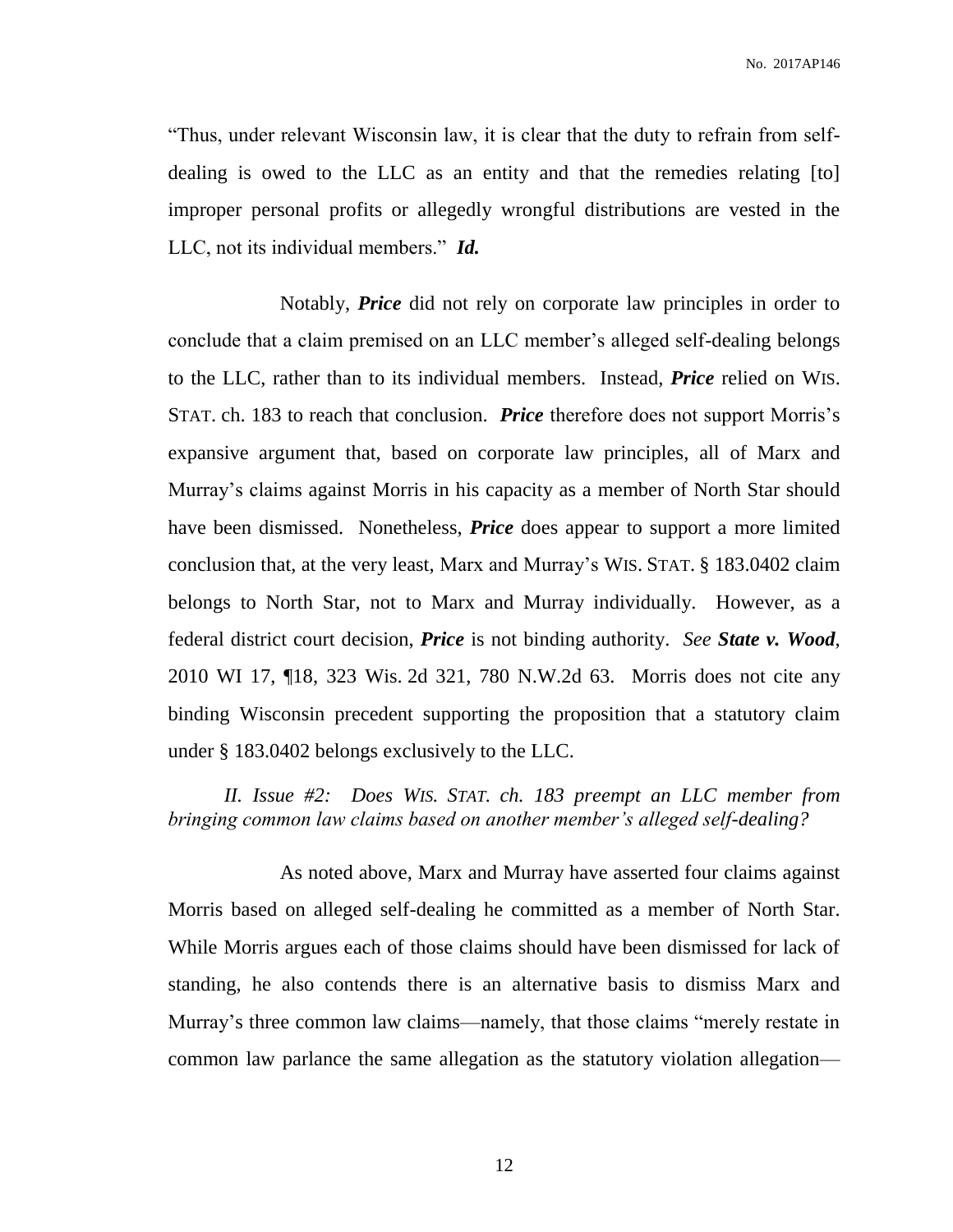improper self-dealing by Morris as a director [sic] of North Star." As such, Morris asserts WIS. STAT. ch. 183 preempts Marx and Murray's common law claims.

Morris's argument in this regard relies entirely on a concurring opinion in *Gottsacker*, in which then-Justice Roggensack stated an LLC

> is a business entity created by statute where those who hold an interest in the entity are known as members. WIS. STAT. §§ 183.0102(15), 183.0801. The rights and obligations of a limited liability company to its members, of the members to the limited liability company and to each other are set by ch. 183. *Common law concepts such as the fiduciary duty of a majority shareholder of a corporation to a minority shareholder are replaced by statutory obligations.*

*Gottsacker*, 281 Wis. 2d 361, ¶45 (Roggensack, J., concurring) (emphasis added). In a subsequent footnote, Justice Roggensack criticized the court of appeals for "improperly engraft[ing] a common law fiduciary duty" on the defendant members in *Gottsacker*, again stating an LLC member's obligations "are set by statute." Id.,  $\P$ 45 n.3 (Roggensack, J., concurring).

The plain language of WIS. STAT. § 183.0402—setting forth the duties of LLC managers and members—does not specify whether the duties described therein are the only duties owed by managers and members. An argument could be made that, if the legislature intended these duties to be exclusive, it would have included language to that effect in § 183.0402. The Ohio Legislature took that approach in Ohio's LLC statute, which expressly states that "[t]he only fiduciary duties a member owes to a limited liability company and the other members are the duty of loyalty and the duty of care set forth in divisions (B) and (C) of this section." OHIO REV. CODE ANN. § 1705.281 (West 2017). The absence of similar exclusivity language in the Wisconsin LLC statute arguably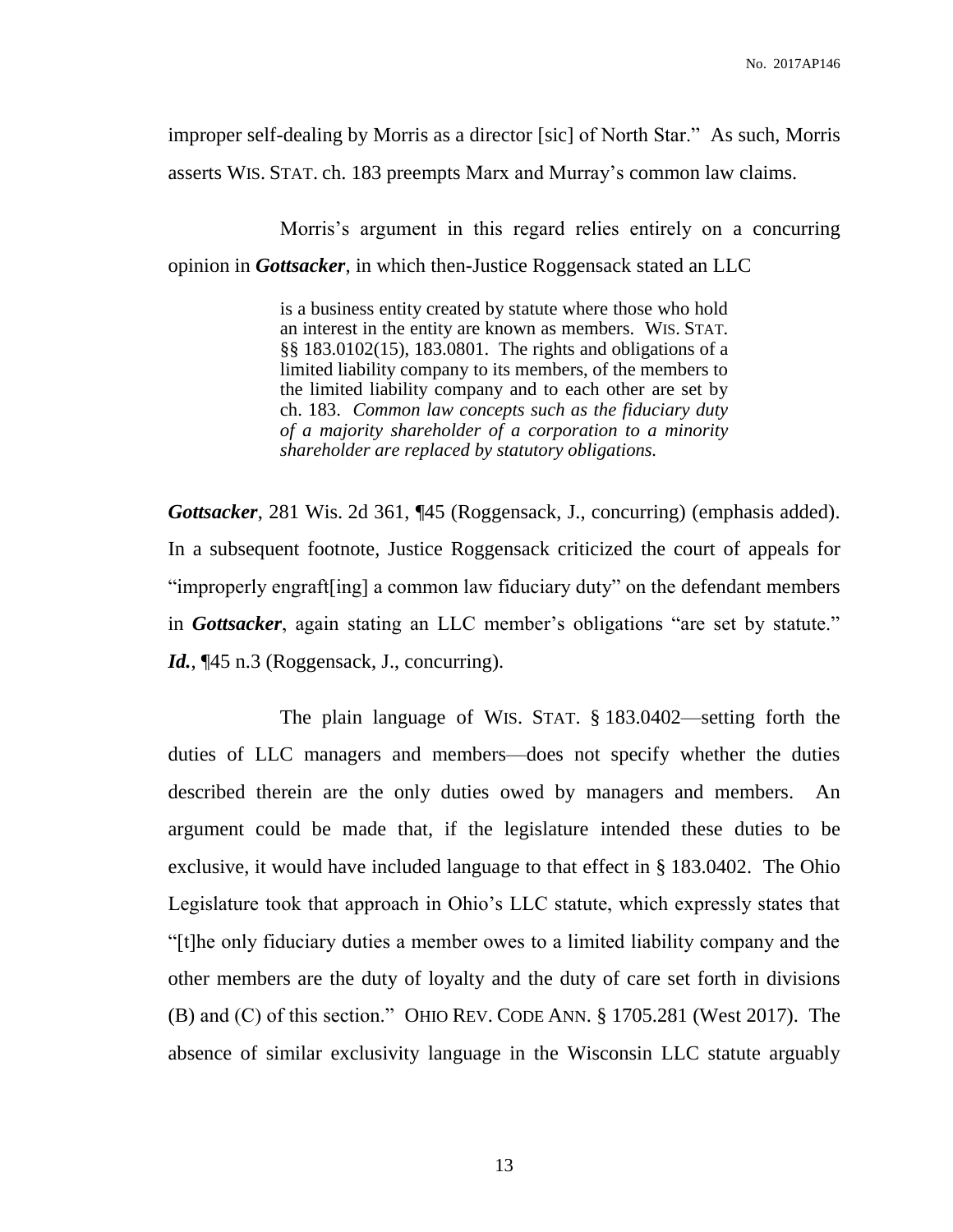suggests that common law fiduciary duties do apply to LLC managers and members.

Nonetheless, Morris urges us to adopt Justice Roggensack's position that WIS. STAT. ch. 183 has supplanted the duties LLC members would otherwise owe each other under the common law. On that basis, he argues ch. 183 preempts Marx and Murray's common law claims. He contends public policy favors this outcome because parties should not be permitted to "sidestep" express provisions of ch. 183 by asserting common law claims. He further asserts that permitting Marx and Murray's common law claims to proceed would render ch. 183 "advisory," which was "certainly not the intention of the Legislature when enacting such a comprehensive statute."

Justice Roggensack's *Gottsacker* concurrence is not binding authority. Nevertheless, it does raise a significant question as to whether LLC members do, in fact, owe each other common law duties. The recent WISCONSIN LAWYER article that we cited above highlights the uncertainty that currently exists on this point in the business law community. The article's authors note that the law is in a state of flux as to "whether WIS. STAT. section 183.0402 is the ceiling or the floor when it comes to member duties." Boucher and Kramer, *supra*, at 33. They urge attorneys involved in entity formation and business litigation to "take note of the existing ambiguity in [WIS. STAT. ch. 183] regarding fiduciary duties" when advising their clients. *Id.*

The issue of LLC members' fiduciary duties recently came before the Wisconsin Supreme Court in *Smith v. Kleynerman*, 2017 WI 22, 374 Wis. 2d 1, 892 N.W.2d 734. In that case, the plaintiff urged the supreme court to definitively hold that common law fiduciary duties apply between members of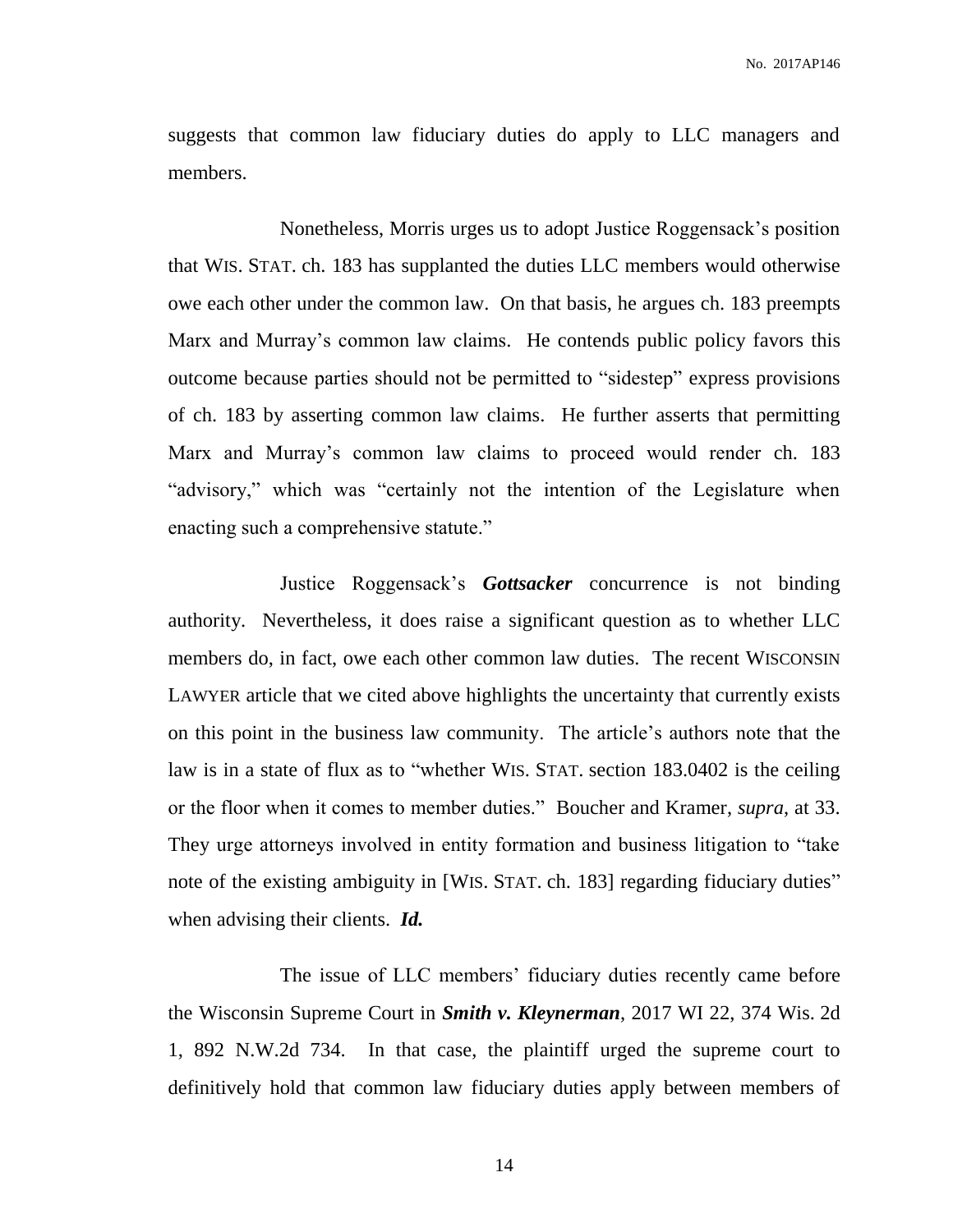Wisconsin LLCs. *See* Brief of Plaintiff-Respondent-Cross-Appellant at 20-23, *Smith v. Kleynerman*, 2017 WI 22, 374 Wis. 2d 1, 892 N.W.2d 734 (No. 2015AP207). The defendant, in contrast, argued the court should conclude, consistent with Justice Roggensack's *Gottsacker* concurrence, that LLC members do not have common law fiduciary duties to one another. *See* Brief of Defendant-Appellant-Cross-Respondent-Petitioner at 32-41, *Smith v. Kleynerman*, 2017 WI 22, 374 Wis. 2d 1, 892 N.W.2d 734 (No. 2015AP207). An equally divided supreme court led to an affirmance of the court of appeals' decision, which had resolved the case on other grounds without addressing whether LLC members owe each other common law fiduciary duties.<sup>5</sup> See **Smith**, 374 Wis. 2d 1, 1, **Smith v.** *Kleynerman*, No. 2015AP207, unpublished slip op. ¶¶24-26 (WI App June 16, 2016). That question, which is of substantial importance to the Wisconsin business community, therefore remains unresolved.

#### **CONCLUSION**

The LLC enjoys "widespread popularity … as a business entity" in Wisconsin. Boucher and Kramer, *supra*, at 33. However, as the foregoing discussion demonstrates, the law regarding important issues related to LLCs is currently unsettled. There is no binding authority clearly addressing whether an LLC member has standing to assert claims for an injury primarily suffered by the LLC against another member based on the second member's alleged self-dealing, nor is there binding precedent addressing whether WIS. STAT. ch. 183 preempts common law claims between LLC members. These questions of law are highly

 $\overline{a}$ 

<sup>5</sup> Justice Daniel Kelly did not participate in the supreme court's decision. *See Smith v. Kleynerman*, 2017 WI 22, ¶2, 374 Wis. 2d 1, 892 N.W.2d 734.